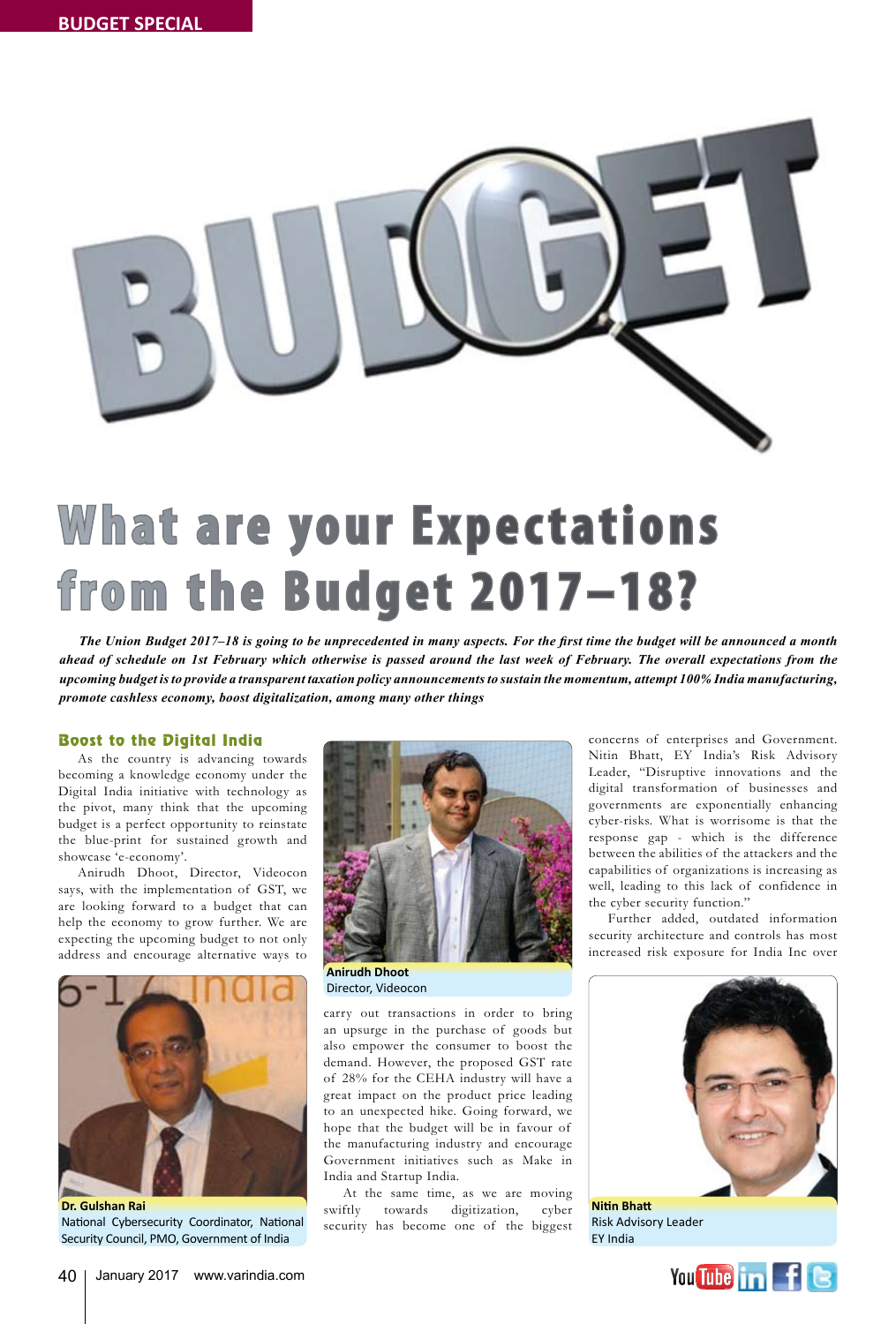

**Rajiv Srivastava** Managing Director HP Inc India

the last 12 months, with as many as 61% of the respondents citing this aspect as their topmost vulnerability. Careless or unaware employees is their second-most important concern (58%), while vulnerabilities related to mobile computing, social media and cloud computing also feature prominently as contributing to enhanced risk exposure for corporate India. Among threats, the majority (54%) believe that cyberattacks are primarily targeted at defacing/ disrupting organizations or towards stealing intellectual property or data (51%), followed by fraud (48%). The need of the hour is for organizations to review if their security governance and architecture is adequate to protect their crown jewels. Since cyber resilience cannot be achieved by buying "security-in-a-box," organizations need to focus on gathering periodic threat intelligence, enhancing their threat-hunting and breach-detection capabilities, and institutionalizing a robust incident-response framework, says Nitin.

Dr. Gulshan Rai, National Cybersecurity Coordinator, National Security Council, PMO, Government of India. Explains, we are at the cusp of a cyber security paradigm shift and it is imperative that for the overall national security we join hands to share, evaluate and acquire threat intelligence and develop a robust operational framework to use this with security technologies. We will need immense focus to encourage technological innovations in cyber security to secure national critical infrastructure from cyber criminals."

The use of IT in all industries is primarily



**Manish Sharma** international control in the courage President & CEO buying in the countries of the countries to the countries to the countries to the countries to the countries o



create conducive environment and support eco-system where we have at least one PC per family as a means to accelerate technology proliferation and migration towards a digital economy. While the relaxation of FDI and the introduction of several initiatives have helped citizens embrace economic transformation and digitization, additional initiatives to boost domestic manufacturing will also help them adopt technology in its most tangible form."

On the business front, IT manufacturers are bracing themselves for the implementation of the much anticipated Goods and Services Tax (GST). The Government's objective should be to enable this transition from the current taxation system as smooth and orderly as possible — both for itself and for businesses and consumers. It will be important to outline a roadmap for IT manufacturers for the implementation of the new GST policy well in time.

"The previous two budgets have systematically gone about creating frameworks and processes to give wings to the dreams of multiple sections of the society like Start-up India, Stand up India



**Alok Dubey CFO** Acer India

and shrink wrapped with a larger vision of Digital India. With the recent move of demonetization trying to shift our cash driven economy of 1.2 billion people and getting them to leap frog to the digital world is unprecedented in history. This is a significant leap towards becoming a digital economy and the budget now needs to focus on how digital can become entrenched and become a way of life, while continuing to focus on growth and providing adequate support to the various pillars of each program so that the economy is on a sustained growth path," states Anil Valluri, President, NetApp India & SAARC.

Alok Dubey, CFO, Acer India feels that the Union Budget for the year 2017- 18 is likely to be unique as many prime factors like demonetization, GST, cashless economy measures, will play a key role this year. "We are expecting favorable change in the Income Tax slabs and rates, as customer spending is still anticipated to decline for short term due to demonetization."

Alok also expects the budget to focus



**Anil Valluri** President NetApp India & SAARC

on shaping the IT infrastructure and urges the government to provide tax deductions on purchase of PC for consumers as well as providing easy short-term loans for retailers for working capital requirement. "This is required to accompany India's emergent IT sector and further help the industry make improved technology more accessible to Indian market to fulfill the government's push for a digital economy, says Alok.

"In this budget the Government should take further steps to accelerate its flagship initiatives which have been structured holistically. There is a dire need for a strong and well-structured innovation agenda/ policy for 'Digital India', 'Make in India' and 'Start-up India' to be a reality. Greater support for Digital India initiatives (in terms of allocating certain % of funds for Ministries/State Govt. departments) and enhancing access to internet connectivity in rural India should be a priority to boost economic growth and income-generating activities which in turn will boost domestic spending. To have a wider participation and deep technology penetration in rural India, a set of organizations/products are not sufficient and Government should encourage IT SMEs and start-up organizations focusing on domestic sector with innovative solutions/products," states Debashis.

 "In 2017, we expect the Government to further promote cashless transactions. That is why we await the announcements in the upcoming budget to understand the government's move on additional SOPs



**Pratibha K Advani** Chief Financial Officer Tata Communications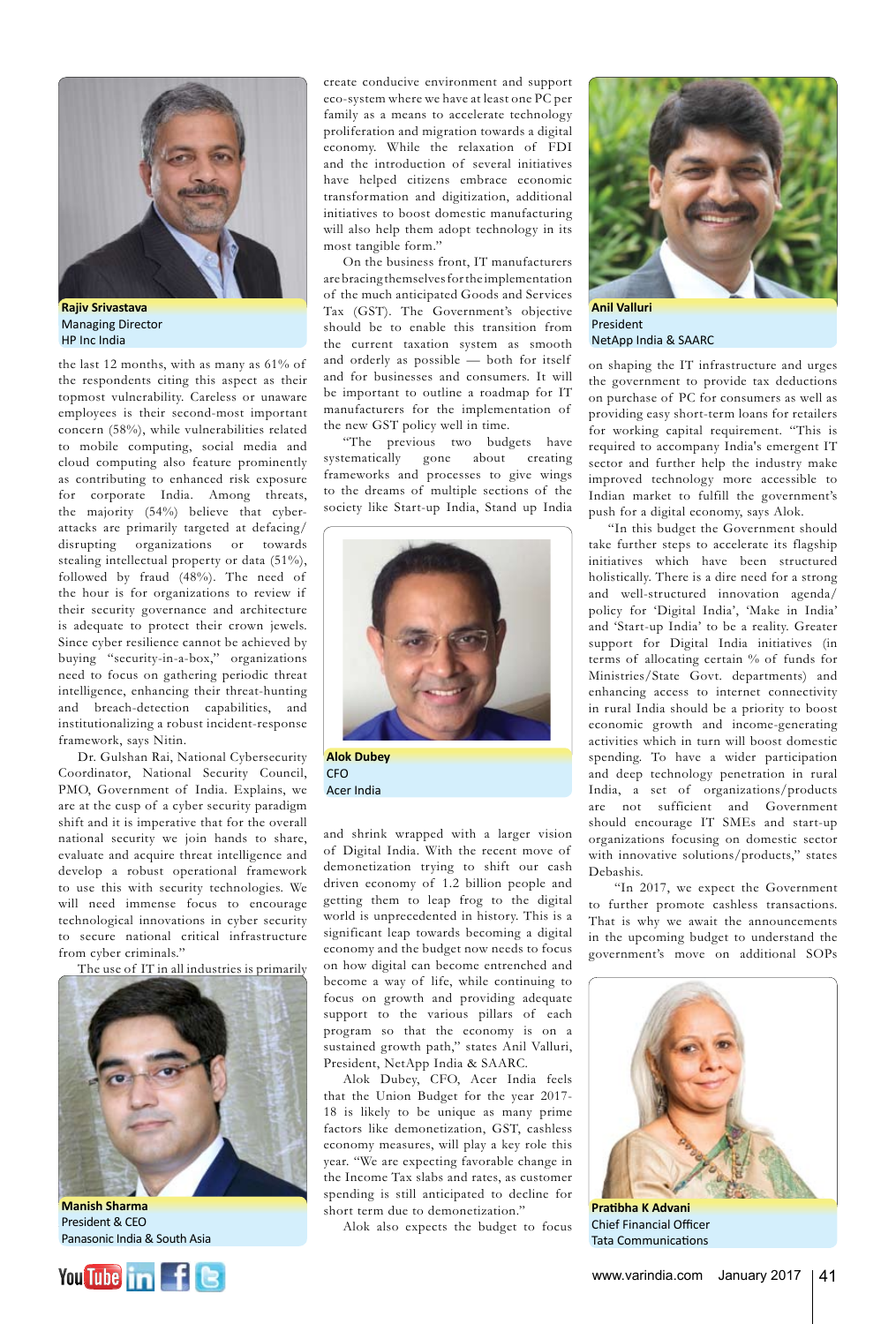

**Murali Ramalingam** Country Head Ixia Technologies

for promoting cash less transactions. Regardless, this will mean an increased adoption of digital payment modes which can be vulnerable to cyber-attacks. So, at this juncture holistic security measures are the need for the hour, as a security solutions provider, our solutions enable organisations to enhance data security," remarks Sanjai Gangadharan, Regional Director – SAARC, A10 Networks.

"Minimal IT budgets and lack of skilled resources to combat cyber security threats can ultimately cost organizations millions. The Government needs to allocate sufficient budget, time and focus to strengthening cyber security in parallel with the growing volume of digital transactions that are taking place in the country," cautions Murali Ramalingam , Country Head- Ixia Technologies.

While the consumer durable industry awaits to recover from the demonetisation phenomenon, it also anticipates to be placed in the lowest - 18% slab in the upcoming GST reforms. "The historic budget of 2017 will be a nail-biting affair. The common man can expect a revision in the lower tax slab rates indicating higher tax savings. A healthy passbook in turn will further aid in a better lifestyle as consumers will spend more on consumer durables. Moreover, imposition of a higher basic custom duty on goods will curb imports and promote local manufacturing. Further, clarity on Duty Differential for mobile handsets will give the necessary impetus to Make-in-India under the GST regime," states Manish



**Rajeev Jain CFO** Intex Technologies

Sharma, President & CEO, Panasonic India & South Asia and Executive Officer, Panasonic Corporation.

Pratibha K Advani, Chief Financial Officer, Tata Communications observes, "The past year has been an eventful one across economies and industries, but we look to the future with optimism and some very specific expectations for our sector. With the expected increase in tax collections due to demonetisation of Rs.500 and Rs.1000 currency notes, we are looking forward to a reduction in the rate of corporate tax and the abolition of all the surcharges/cess, etc. This is in line with the Hon'ble Finance Minister's promise in his budget speech in 2016. Additionally, we expect a write-off of loans and advances as deduction from taxable income at par with bad debts."

"We look forward to the budget to provide positive support in terms easing of taxes on these products to make it competitive for every Indian. We expect the Government to cut the tax rates and spend more on infrastructure development, and honour its fiscal deficit commitments. Apart from offering the IT and Electronic



**Debashis Nag** Vice President - IT & E-Governance IPE Global

manufacturers of India or Make In India product as the first preference of choice for the government projects which would encourage the entrepreneurs of India to expand and create more job opportunities," says P G Lakshminarayan, VP - Finance eScan.

The mobile handset industry is another fast growing Industry and has become an imperative part of our everyday life. India is moving towards a digital economy and mobile banking and smartphones will play a crucial role in supporting this vision. "The entire country is looking forward towards mobile banking which shall create a new user base and fuel the growth in mobile Industry. As an industry, we expect a long-term and stable policy on mobile manufacturing in India. The industry has huge potential and can supplement government initiatives of 'Make in India' with highly technical product if focused. Incentives to create sufficient technical manpower will lay the foundation of a strong and robust manufacturing base in India. Further, a clearly laid out research and



VP - Finance eScan

development policy is necessary to succeed in a highly technical industry like ours and will help bring component manufacturing base in India to save precious foreign exchange. In the end, to create a truly inclusive digital economy, affordable mobile handset or consumer durable items up to certain value should be given a concessional duty treatment," tells Rajeev Jain, CFO, Intex Technologies.

## Cashless Transactions picking up

The 8 November decision of the government to demonetise the highdenomination currency notes has impacted the working of the Indian economy. The decision is bound to have an impact on the coming budget proposals. While the impact of demonetization in the long run is yet to be completely ascertained, there is no doubt that it has led to mixed investment sentiments. With sectors adopting a wait and watch attitude (most likely till budget), the expansion plans have been put on hold. However on the positive side, the Govt. promoting a Digital and cashless economy, the investments from broadband service providers and telcos will see an upward march. Also investments from Govt in building a wide broadband infrastructure will increase.

Post demonetization, a remarkable increase in adoption of transactions through mobile wallet, payment bank, IMPS/NEFT/ RTGS is observed. However, to realize the vision of a cashless economy, the government



**Ramki Gaddipati** CTO & Co-founder Zeta